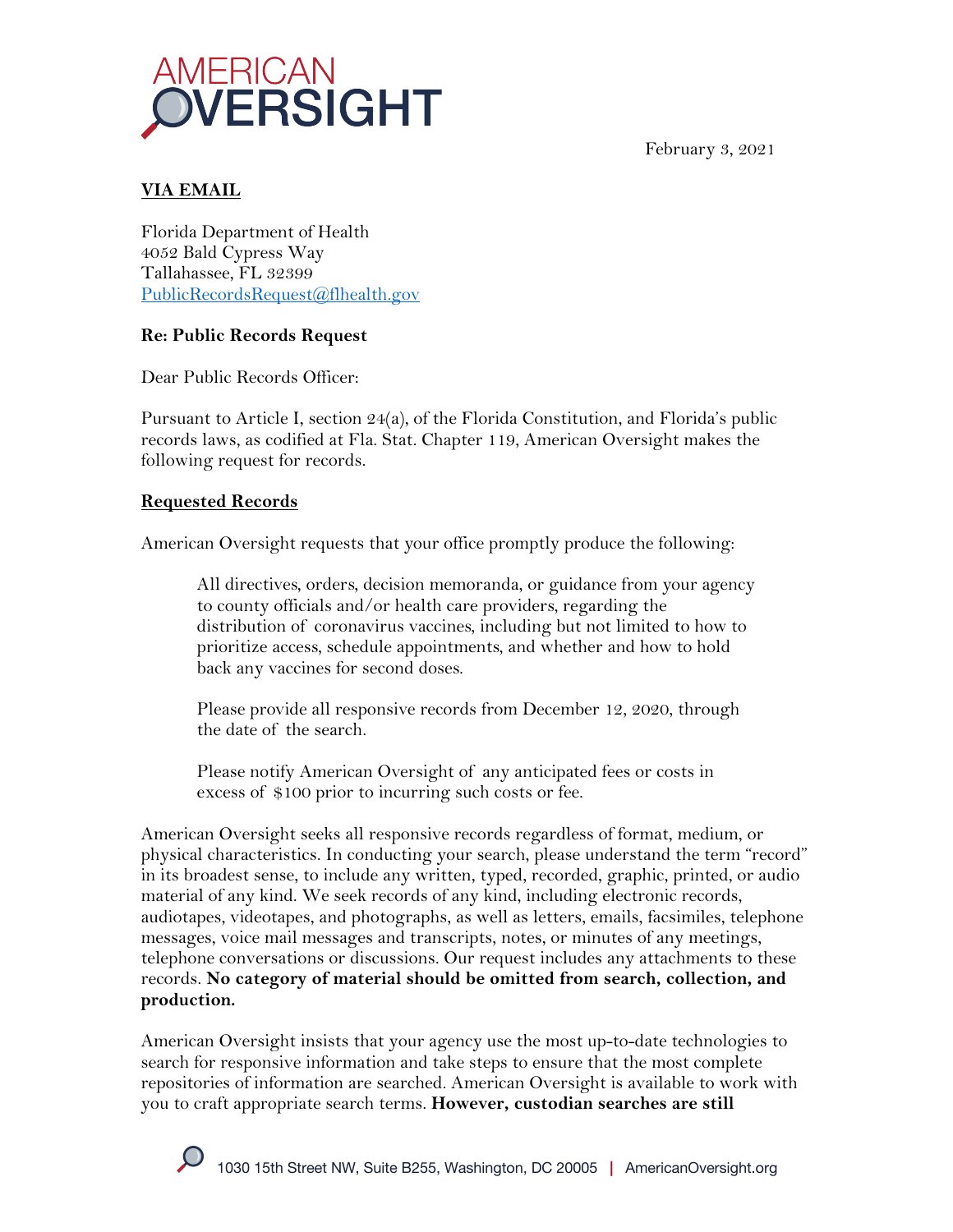### **required; your office may not have direct access to files stored in .PST files, outside of network drives, in paper format, or in personal email accounts.**

In the event some portions of the requested records are properly exempt from disclosure, please disclose any reasonably segregable non-exempt portions of the requested records. If it is your position that a document contains non-exempt segments, but that those non-exempt segments are so dispersed throughout the document as to make segregation impossible, please state what portion of the document is non-exempt, and how the material is dispersed throughout the document. If a request is denied in whole, please state specifically that it is not reasonable to segregate portions of the record for release.

Please take appropriate steps to ensure that records responsive to this request are not deleted by your office before the completion of processing for this request. If records potentially responsive to this request are likely to be located on systems where they are subject to potential deletion, including on a scheduled basis, please take steps to prevent that deletion, including, as appropriate, by instituting a litigation hold on those records.

To ensure that this request is properly construed, that searches are conducted in an adequate but efficient manner, and that extraneous costs are not incurred, American Oversight welcomes an opportunity to discuss its request with you before you undertake your search or incur search or duplication costs. By working together at the outset, American Oversight and your agency can decrease the likelihood of costly and time-consuming litigation in the future.

Where possible, please provide responsive material in electronic format by email or in PDF or TIF format on a USB drive. Please send any responsive material being sent by mail to American Oversight, 1030 15th Street NW, Suite B255, Washington, DC 20005. If it will accelerate release of responsive records to American Oversight, please also provide responsive material on a rolling basis.

We understand that your office's capacity may be impacted by the COVID-19 outbreak and response efforts. Should that be the case, we would be happy to discuss potential streamlining or narrowing of our request, reasonable delays in processing this request, or other accommodations. Please feel free to contact us at the telephone number listed in the final paragraph of this letter; we look forward to working with you.

#### **Conclusion**

American Oversight is a  $501(c)(3)$  nonprofit with the mission to promote transparency in government, to educate the public about government activities, and to ensure the accountability of government officials. American Oversight uses the information gathered, and its analysis of it, to educate the public through reports, press releases, or other media. American Oversight also makes materials it gathers available on its public